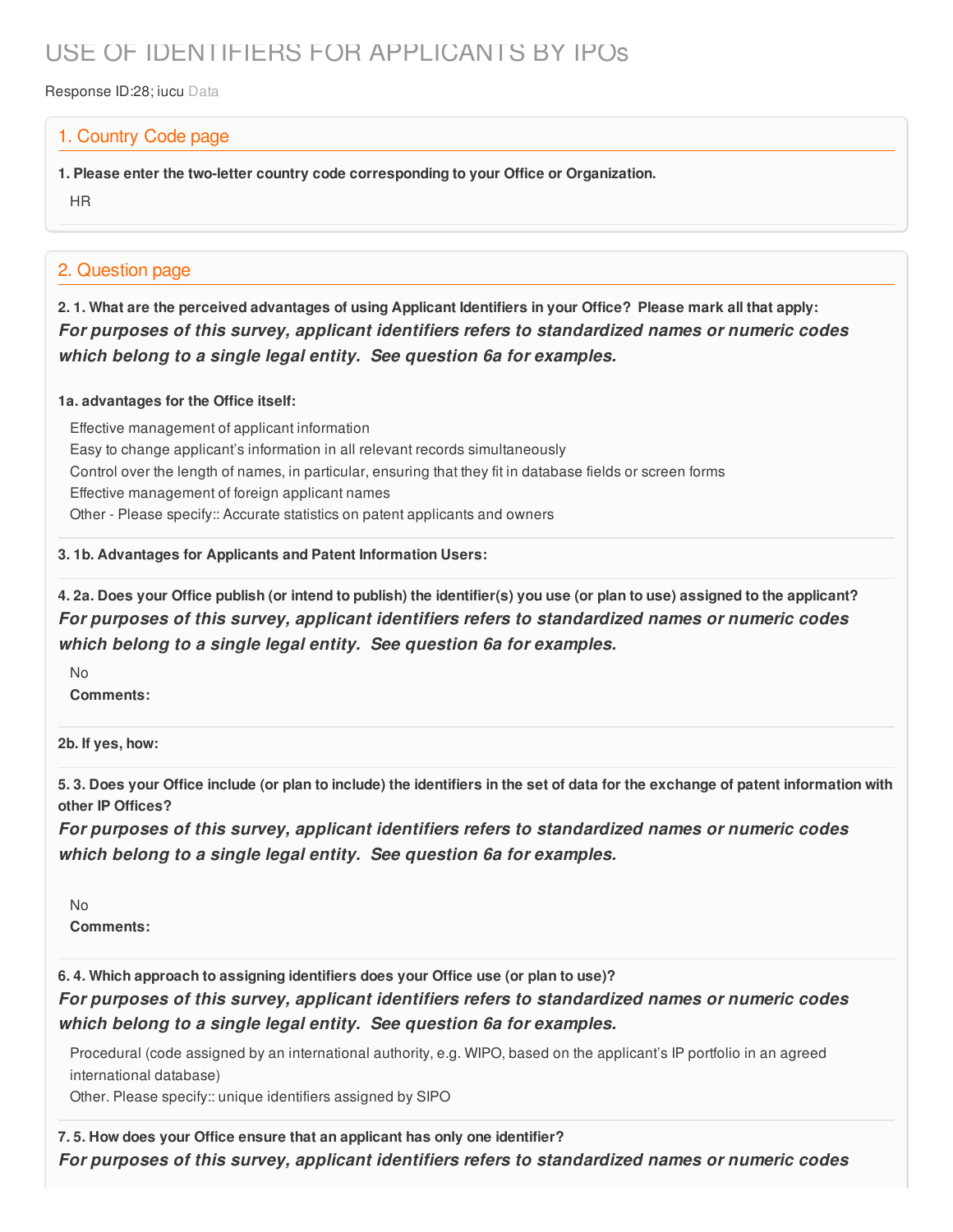*which belong to a single legal entity. See question 6a for examples.*

In case of national applicants,: unique identifiers assigned by SIPO In case of foreign applicants,: unique identifiers assigned by SIPO

**8. 6a. What information does your Office request in order to determine identifiers for national applicants?**

*For purposes of this survey, applicant identifiers refers to standardized names or numeric codes which belong to a single legal entity. See question 6a for examples.*

Tax number **Comments:**

**9. 6b. What information does your Office request in order to determine identifiers for foreign applicants?** *For purposes of this survey, applicant identifiers refers to standardized names or numeric codes which belong to a single legal entity. See question 6a for examples.*

Tax number

10.7a. Does your Office consider that a Global Identifier (GID) would be a desirable solution for applicant name **standardization?**

Not sure

**Comments:** At this moment, we don't know the mechanism of assigning and maintenance of GID

#### **11. 7b. If yes, could you suggest how the GID should be established and maintained?**

12.7c. In case a GID is established, will your Office use both the GID and a national identifier at the same time, or will your **Office use the GID instead of a national identifier?**

Our Office will use both the GID and a national identifier at the same time.

# **13.PART B - NO IDENTIFIER**

8a. If your Office does not use or does not intend to use identifiers for applicants, please explain why: *For purposes of this survey, applicant identifiers refers to standardized names or numeric codes which belong to a single legal entity. See question 6a for examples.*

14.8b. Please describe any alternative approach to the use of identifiers that your office is using or contemplates using, including how that approach deals with issues of name ambiguity (misspellings, multiple spellings, different character sets, **etc):**

*For purposes of this survey, applicant identifiers refers to standardized names or numeric codes which belong to a single legal entity. See question 6a for examples.*

15.9. Please explain any drawbacks or legal complications your Office may have related to using identifiers: *For purposes of this survey, applicant identifiers refers to standardized names or numeric codes which belong to a single legal entity. See question 6a for examples.*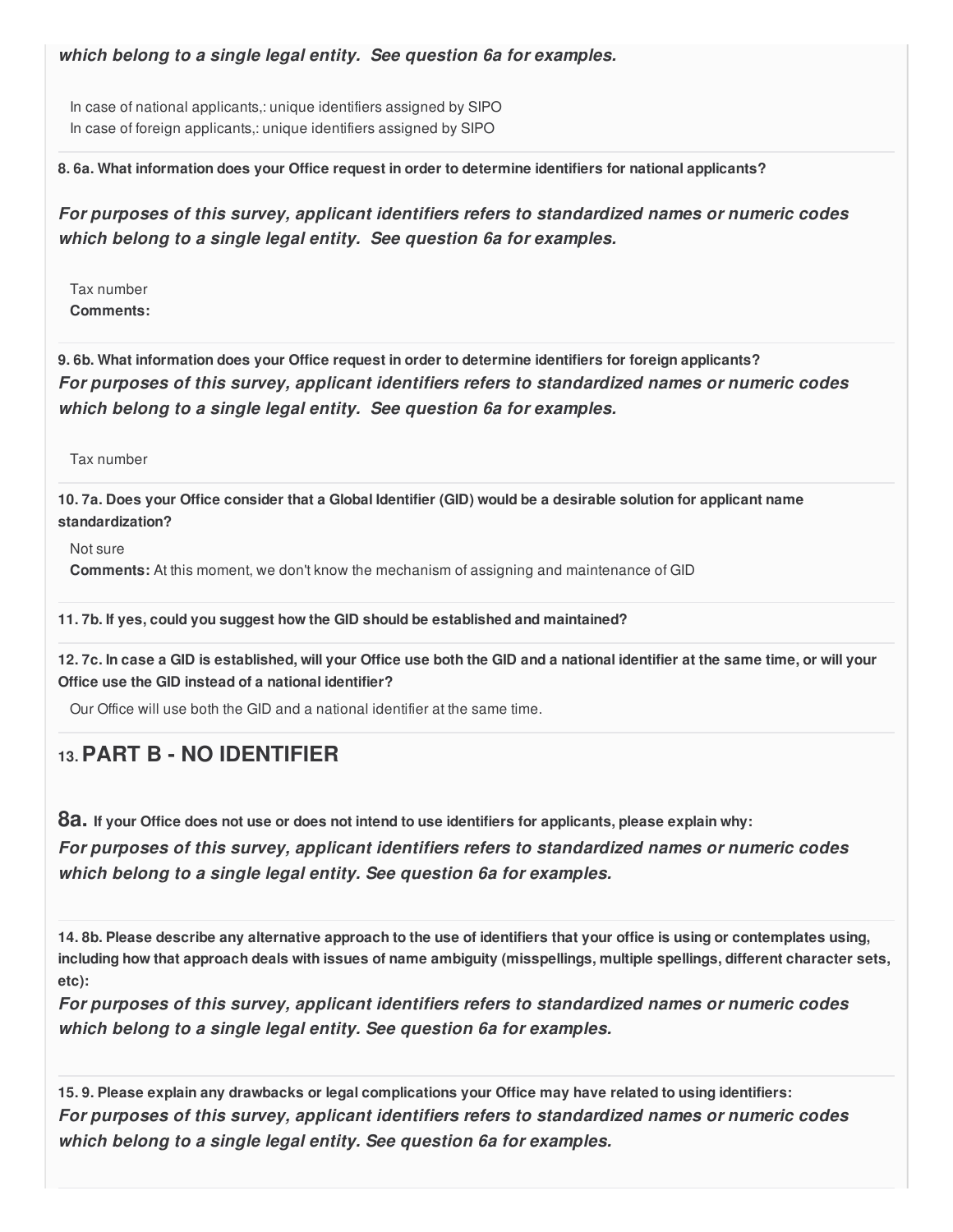**16. 10. Which of the following options would you consider for investigation in your Office?**

*[Note \* Normalization – correction of "trivial" errors (which leave the possibility of multiple name variants for one applicant)*

*\*\* Standardization – using one name variant for an applicant (which might not be the ultimate owner, as IP rights can be registered in the name of a subsidiary when the beneficiary is the parent company)]*

Please mark each option that you choose with (L: Low), (M: Medium) or (H: High) depending on the priority attributed **by your office.**

|                                                               | L: Low | M: Medium | $H:$ High |
|---------------------------------------------------------------|--------|-----------|-----------|
| Use of identifiers                                            |        |           |           |
| Normalized* names                                             |        |           |           |
| Use of "dictionaries" of patentee names by patent information |        | X         |           |
| Use of standardized** names designated by applicants          | X      |           |           |

**Other. Please specify:**

17.11. What is your Office's desired outcome from the Name Standardization Task Force (set of recommendations, public **database, etc.)? Please explain:**

Set of recommendations for national offices as well for applicants (some kind of rules for applying applicant's names and addresses which would make assignment of identifiers easier).

18.12. Where should the standardization effort be focused? For example, on internal systems in IPOs or for externally-held **IP databases?**

The standardization effort should be focused on both systems (internal and external).

19.12a. Does your Office use (or plan to use) a computer algorithm for the normalization or standardization of applicant **names?**

No

**Comments:** According to national tax number and search result, administrator manually assigns an unique identifier.

**20. 12b. If yes, please briefly describe the algorithm.**

*A detailed description is not necessary. If the algorithm has a commonly recognized name, that may be sufficient. If not, a few words or sentences describing the general approach of the algorithm are enough. If multiple algorithms are used in combination, please briefly explain each one. Example: "The algorithm removes non-latin characters and repeated whitespace, then uses a dictionary to replace known abbreviations with a standard format, such as "L.L.C." and "LLC." being replaced with "LLC".*

21.13. If Offices use different approaches to managing applicant names, should the standardization effort harmonize the **different approaches for the purpose of the international exchange of patent information?**